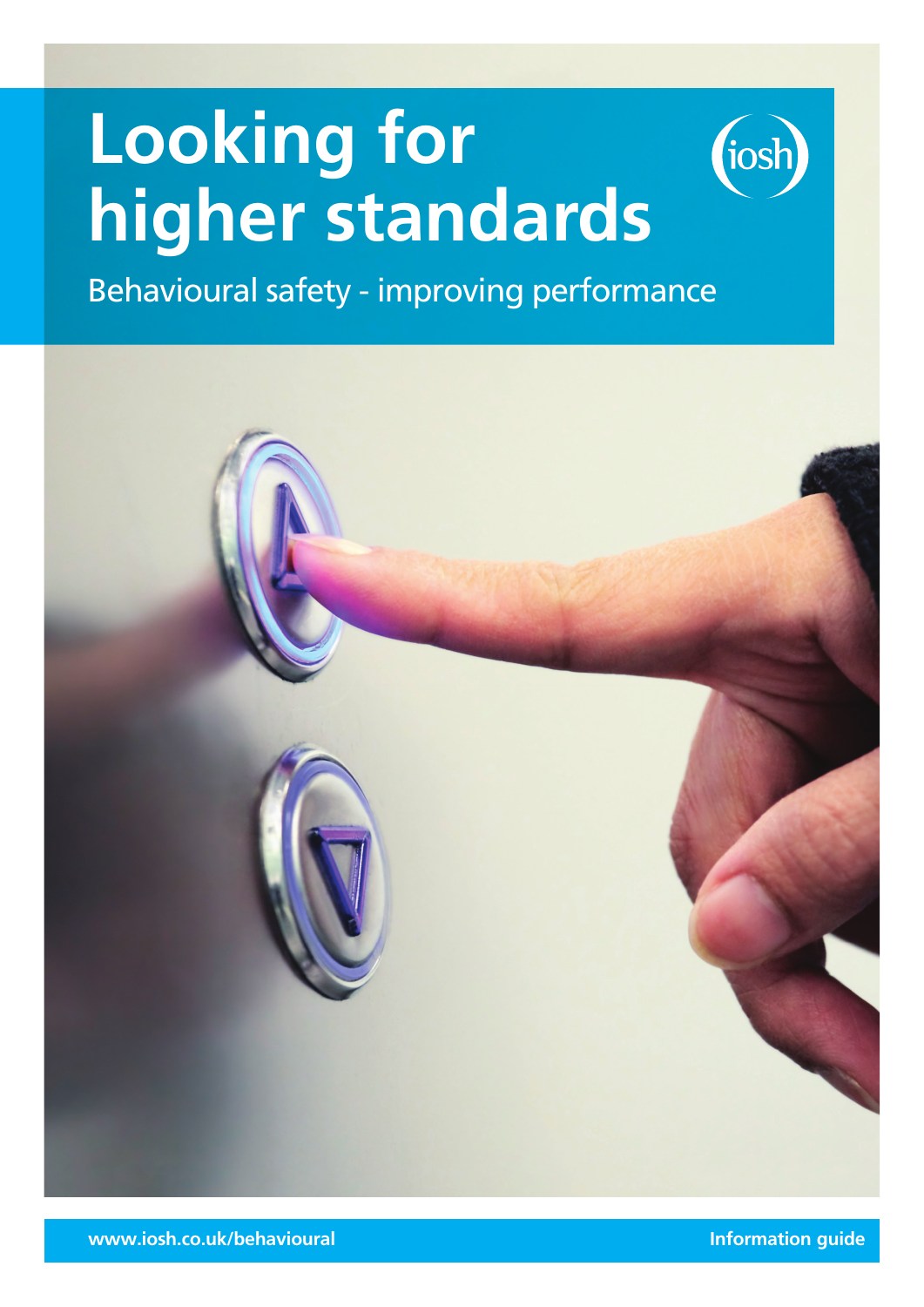## **Introduction**

IOSH publishes a range of free technical guidance. Our guidance literature is designed to support and inform members and motivate and influence health and safety stakeholders.

Looking for higher standards. Behavioural safety – improving performance

This guide provides an overview of behavioural safety, demonstrating its links to improved safety performance. It provides a historical background and then looks at what we mean by behavioural safety and how it works. The guidance aims to help you decide whether a behavioural safety programme is suitable for your company and, if so, how to start the process. Case studies illustrate the business benefits of behavioural safety programmes. Links to more information and resources are also provided.

If you have any comments or questions about this guide, please contact Research and Information Services at IOSH:

 $\div$  t +44 (0)116 257 3100

- researchandinformation@iosh.co.uk PDF versions of this and other guides are available at www.iosh.co.uk/ freeguides

Our materials are reviewed at least once every three years. This document was last reviewed and revised in January 2018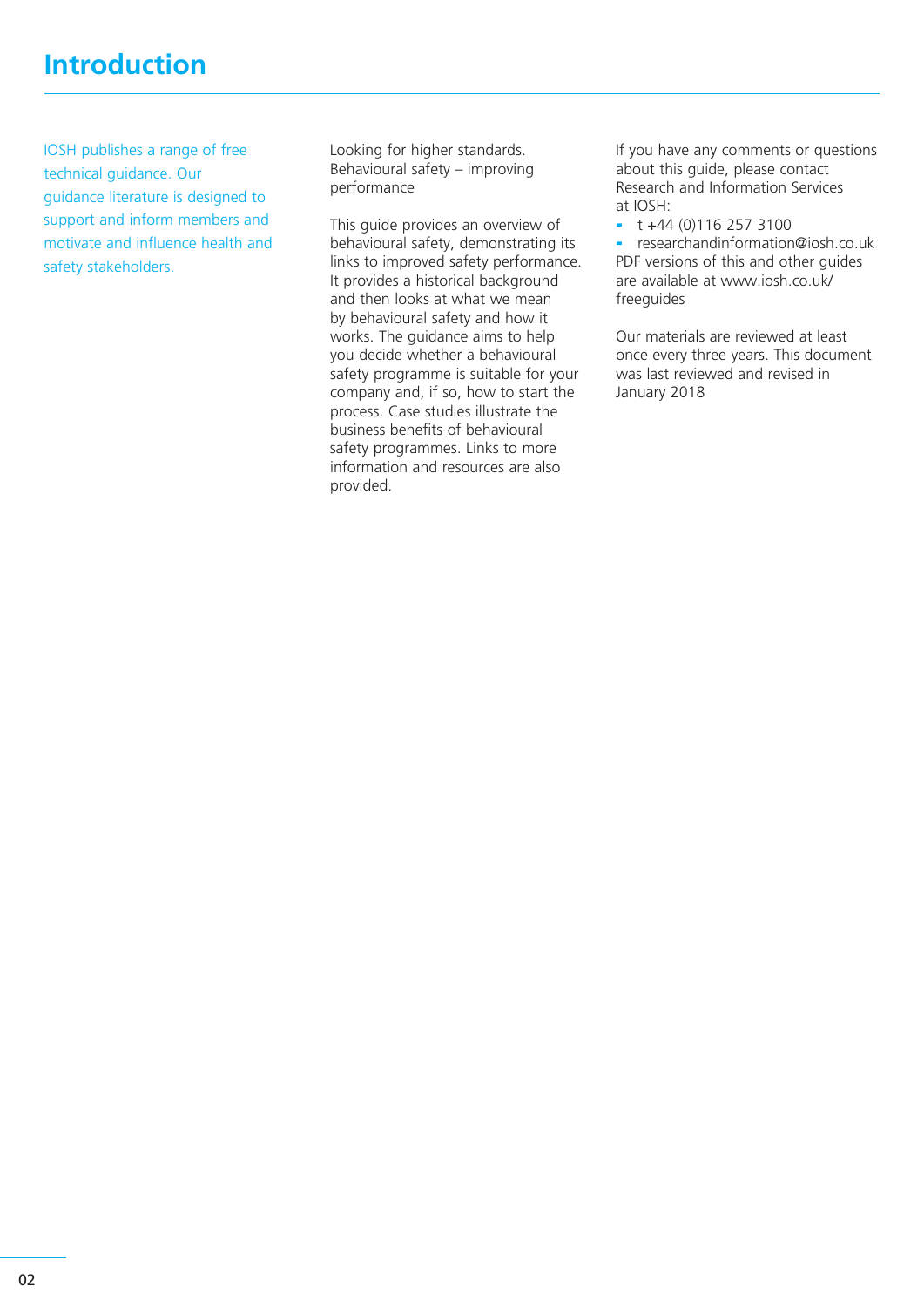# **Contents**

| $\mathbf{1}$                                                                                  | Introduction                                                                         | 04       |
|-----------------------------------------------------------------------------------------------|--------------------------------------------------------------------------------------|----------|
| 2                                                                                             | What is behavioural safety?                                                          | 05       |
| 3                                                                                             | Why do people fail?                                                                  | 06       |
| 4                                                                                             | Behavioural safety approaches in industry                                            | 08       |
| 5                                                                                             | How does behavioural safety work?                                                    | 09       |
| 6                                                                                             | Making the choice $-$ is behavioural safety the right tool?                          | 11       |
| 7                                                                                             | Opting for a behavioural safety programme – what next?                               | 12       |
| Case study<br>Using a behavioural approach to improve safety in aircraft<br>manoeuvring areas |                                                                                      | 13       |
| References<br>More information and resources                                                  |                                                                                      | 14<br>15 |
| <b>Figures</b>                                                                                |                                                                                      |          |
| 1                                                                                             | The safety triangle                                                                  | 05       |
| 2                                                                                             | Types of human failure                                                               | 06       |
| 3                                                                                             | Implementation of a behavioural safety programme                                     | 10       |
| 4                                                                                             | Percentage improvement across the three intervention<br>categories in the case study | 13       |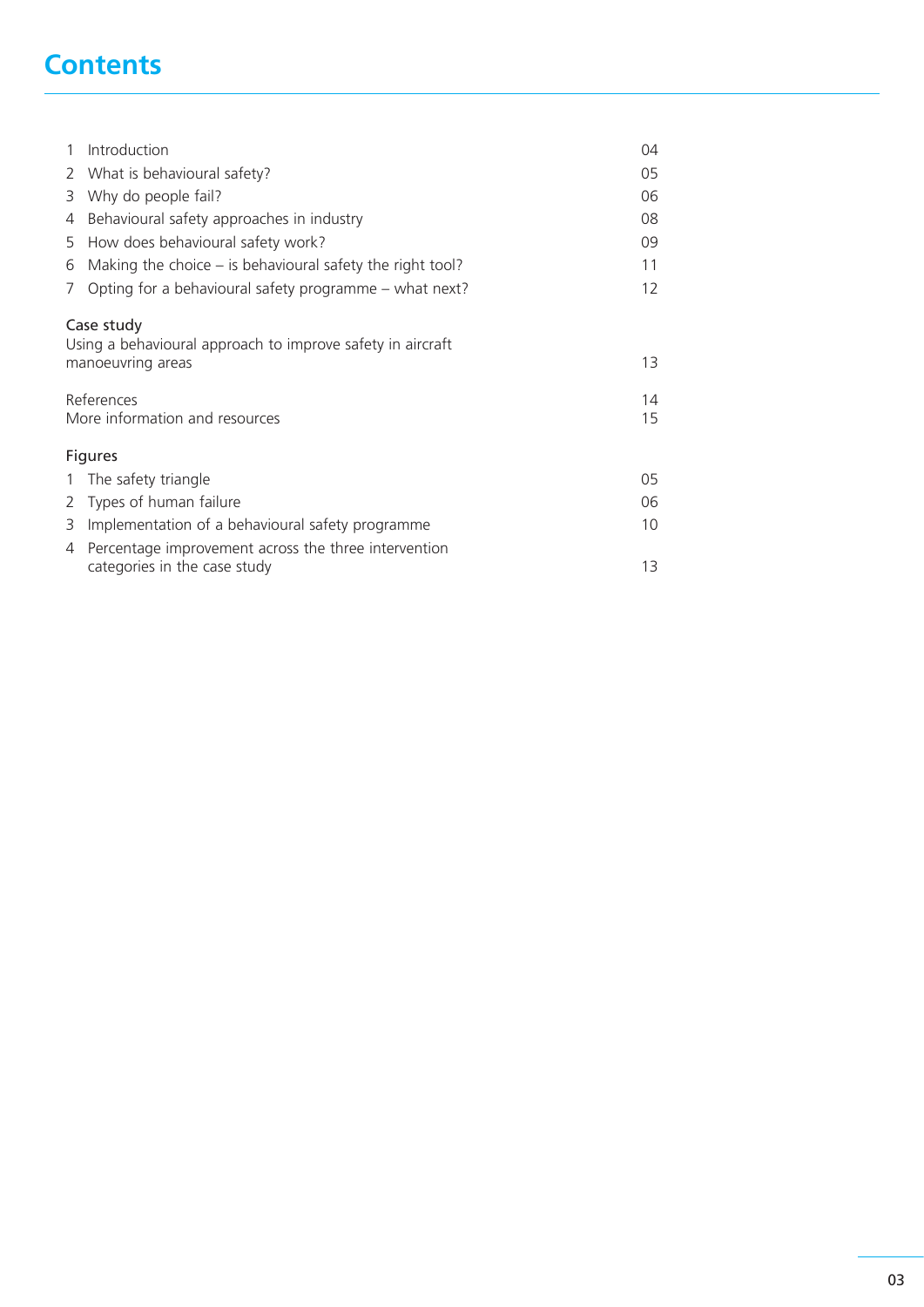## **Introduction**

Health and safety in the workplace is influenced by a number of factors including the organisational environment, managers' attitude, commitment to the nature of the job or task and the personal attributes of the worker. Safety-related behaviour in the workplace can be changed by addressing such influences.

One way to improve safety performance is to introduce a behavioural safety process that identifies and reinforces safe behaviour and reduces unsafe behaviour. Behavioural safety processes aren't a 'quick fix'. There are some fundamental elements to implement. These include policies, systems, assessing and improving management performance and operational factors, training and design.

First researched in the 1970s in the US, the behaviour-based safety approach emerged in UK organisations in the late 1980s and is now widely used in a variety of sectors in the UK. This guide introduces the background and basic principles of implementing a process which systematically addresses behavioural safety. Techniques to change behaviour are based on observation, intervention and feedback.

# **Business Benefits**

A manufacturing company with 1,400 staff introduced a behavioural safety programme and gained:

improved productivity – the number of work days lost through injury per year dropped from 550 to 301 in four years

- improved public image  $-$  the company's managers have given presentations at major behavioural safety conferences
- $-$  staff development many observers have improved communications and IT skills, and greater confidence.

(Source: HSE. Large business case studies 2003. www.hse.gov.uk/business/ casestudy/chep.htm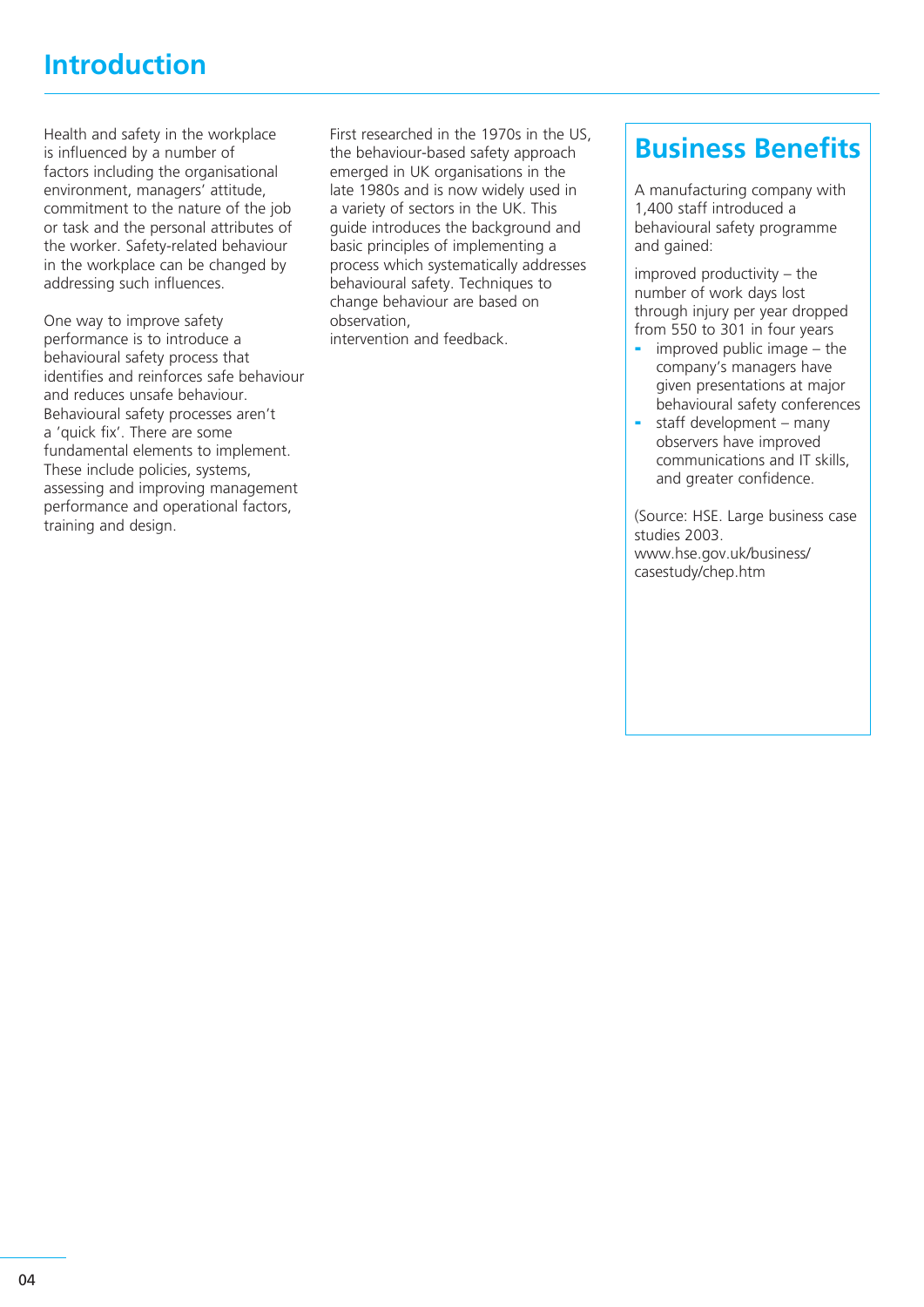Behaviour is defined as an action by an individual that is observable by others. It's estimated that in up to 80 per cent of work-related accidents, employees' behaviour is a contributing factor, in the form of acts or omissions.1 Behaviour can pave the way for different pre-existing factors to align into a negative event.

Employees engage in 'at-risk' behaviour at work to achieve a perceived benefit. For example:

- cutting corners to save time  $-$  how often do employees decide not to use personal protective equipment (PPE) because a task may only take seconds to complete?
- ergonomic factors inappropriately designed machine controls may lead to the adoption of improvised and potentially dangerous methods
- $\bar{a}$  accepted practice "we've always done it that way"
- reinforcement by the actions of supervisors – "my supervisor turns a blind eye when we do this because it means we get things done quicker".

At-risk behaviour is also caused by employees misunderstanding, or being unaware of, the risks associated with a particular task. Some employees may even be more inclined to take risks than others.

A behaviour-based approach focuses exclusively on observable and measurable behaviours that are critical to safety. This is a task-oriented view of behaviour that treats safe behaviour as a critical work-related skill. The approach is founded on the belief that the routine application of safe behaviours will reduce accidents.

Behavioural safety recognises workers as human beings with a genuine interest in their own wellbeing, who contribute best when they engage and take ownership. The human element means that desired results are rarely instantaneous and require different management arrangements to complement proven engineered and procedural systems.2

Human behaviour can be categorised as reflex (or automatic), intended and habitual. The behavioural approach to safety focuses on the habitual category. Focusing on workers' behaviour in order to blame or punish them and responses of this kind are largely counter-productive. In any case, some of the behaviour associated with incidents is encouraged or accepted by management systems. The most effective approach is to identify and measure the safe and unsafe (at-risk) behaviours that are occurring in the workplace and manage them.

Measuring behaviour provides the health and safety system with a tool for proactive management. It's a well- established safety approach to correlate frequency with severity of injuries using accident triangles or accident ratios.

The traditional safety triangle shows that as severity decreases, frequency increases. It's simple to extend the triangle to include near-misses and unsafe behaviours (see Figure 1).

There are more major injuries than fatalities, more first aid cases than over-three-day injuries, and more nearmisses and at-risk behaviours

than incidents of all kinds. At-risk behaviour is an early warning system for accidents.

The key to reinforcing safe behaviours (good habits) and removing or reducing unsafe ones (bad habits) lies in identifying the behaviours which are critical to safety and then in carrying out regular observations to monitor them. It's therefore a proactive safety management tool, in which the information is obtained without anyone being hurt.



Figure 1: The safety triangle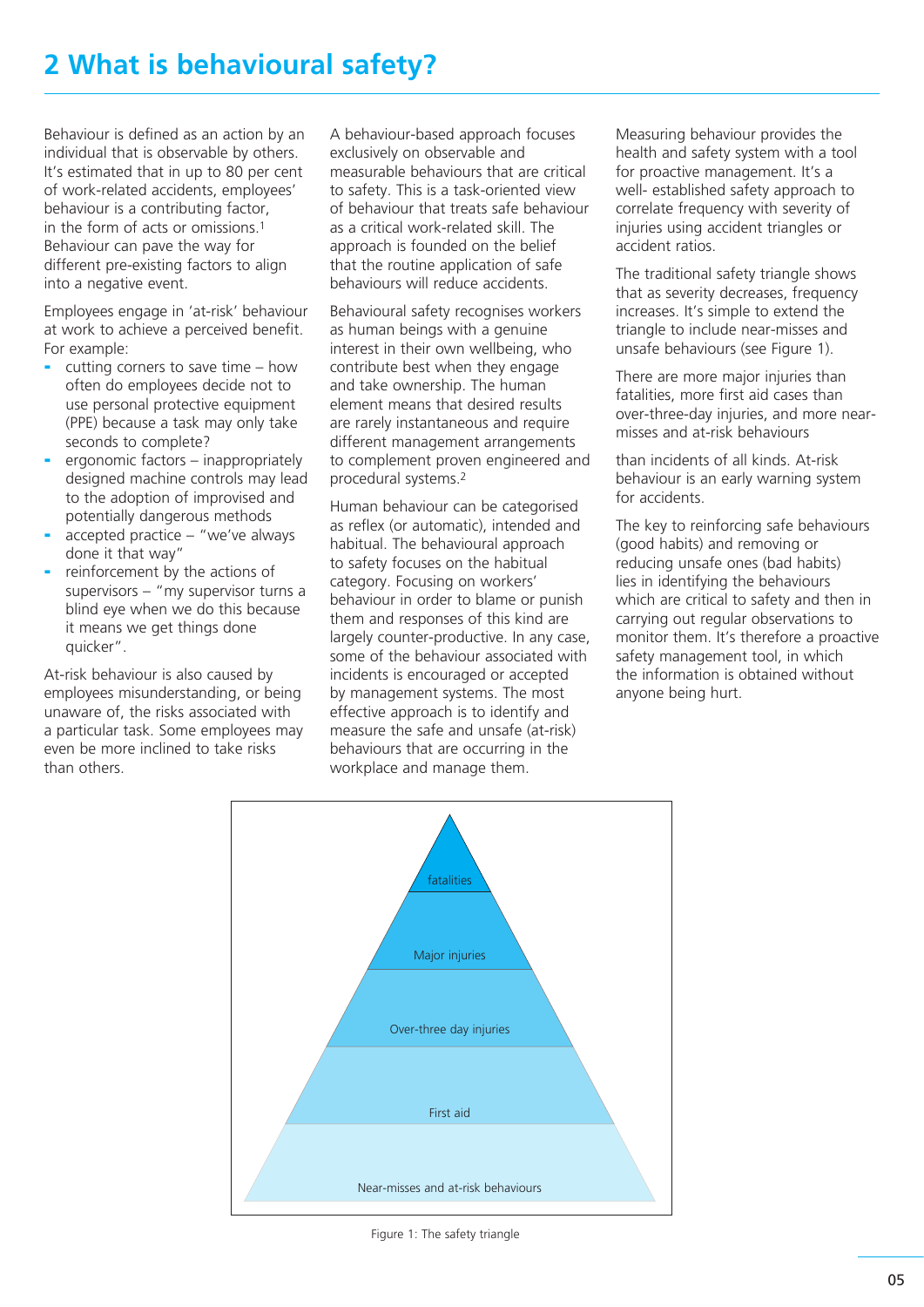# **3 Why do people fail?**

Accidents can occur through people's involvement with their work. As technical systems have become more reliable, the focus has turned to human causes of accidents. It is estimated that up to 80 per cent of accidents may be attributed, at least in part, to the actions or omissions of people. This is not surprising, since people are involved throughout the life cycle of an organisation, from design through to operation, maintenance, management and demolition. Many accidents are

blamed on the actions or omissions of an individual who was directly involved in operational or maintenance work. This typical but short-sighted response ignores the fundamental failures which led to the accident. These are usually rooted deeper in the organisation's design, management and decisionmaking functions.

There are different types of human failures, such as errors and violations: see Figure 2.



Figure 2: Types of human failure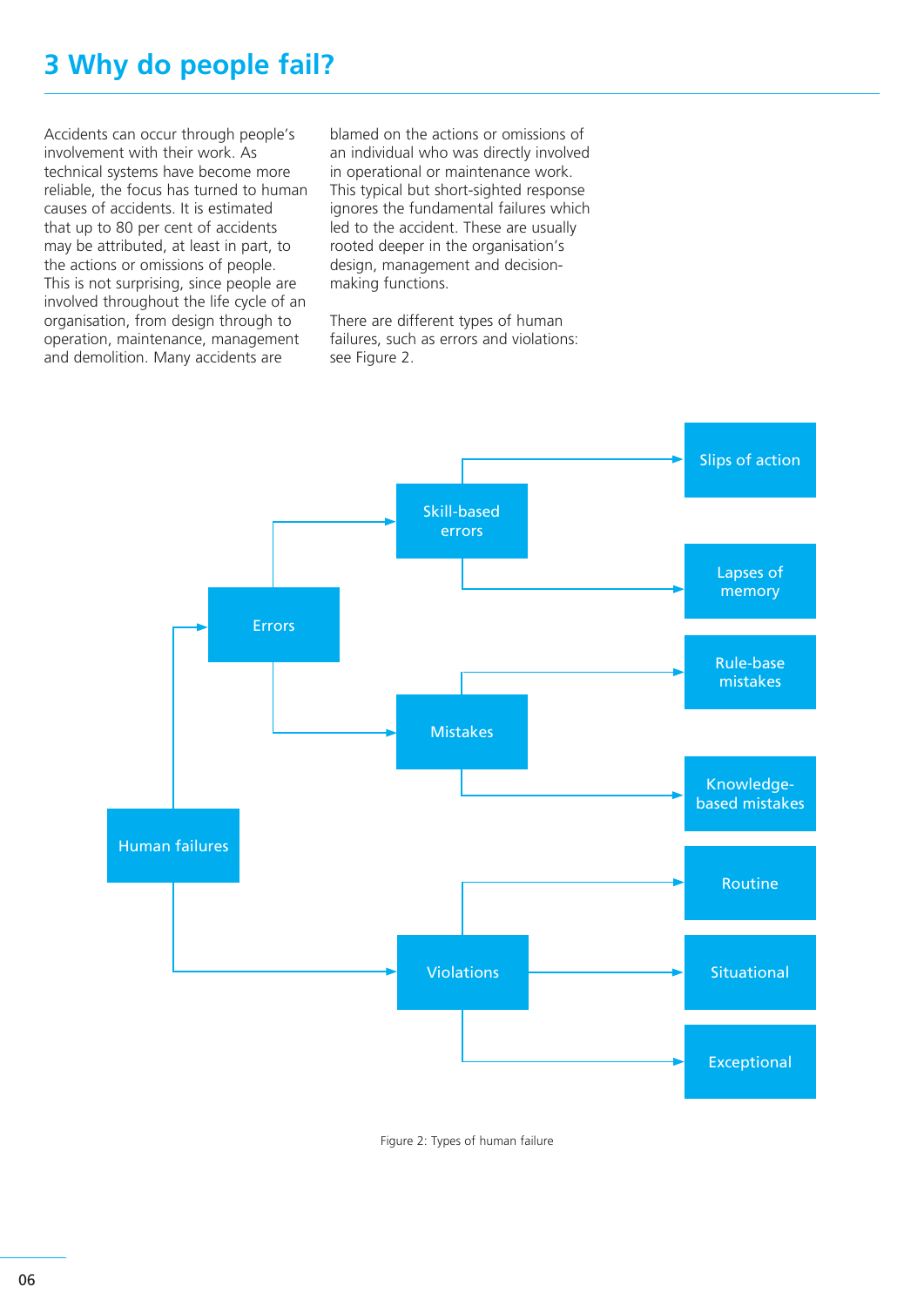## **3 Why do people fail?**

Human error is an action or decision which was not intended, which involved a deviation from an accepted standard, and which led to an undesirable outcome. Errors fall into three categories: slips, lapses and mistakes.

A violation is a deliberate deviation from a rule or procedure. It is an intentional but usually well-meaning failure where the person deliberately does not carry out the procedure correctly. It is rarely malicious (sabotage) and usually results from an intention to get the job done as efficiently as possible. Violations often occur where the equipment or task has been poorly designed and/ or maintained. Mistakes resulting from poor training (that is, people have not been properly trained in the safe working procedure) are often mistaken for violations. Understanding that violations are occurring and understanding the reasons for them are necessary if effective means for avoiding them are to be introduced. Peer pressure, unworkable rules and incomplete understanding can give rise to violations.

Slips and lapses occur in very familiar tasks needing little conscious attention. These tasks are called 'skill-based' and are very vulnerable to errors if attention is diverted, even momentarily. Slips are failures in carrying out an action in a task. They are described as 'actionsnot-as-planned'. Lapses cause us to forget to carry out an action, to lose our place in a task or even to forget what we had intended to do.

Mistakes are a more complex type of human error where we do the wrong thing, believing it to be right. Rule-based mistakes occur when our behaviour is based on remembered rules or familiar procedures.

Knowledge-based mistakes occur when we misdiagnose or miscalculate a problem, resulting in the incorrect action.

Understanding these different types of human failure can help identify control measures, but you need to be careful that you do not oversimplify the situation. In some cases, it can be

difficult to place an error in a single category – it may result from a slip or a mistake, for example. There may be a combination of underlying causes requiring a combination of preventative measures. It may also be useful to think about whether the failure is an error of omission (forgetting or missing out a key step) or an error of commission (doing something out of sequence or using the wrong control) and acting to prevent that type of error.

The likelihood of these human failures is determined by the condition of a finite number of 'performanceinfluencing factors', such as design of interfaces, distraction, time pressure, workload, competence, morale, noise levels and communication systems.

### Example: Herald of Free Enterprise Transport sector 1987

This roll-on-roll-off ferry sank in shallow water off Zeebrugge, killing 189 passengers and crew.

On the day the ferry capsized, the Herald of Free Enterprise was working the route between Dover and the Belgian port of Zeebrugge. This was not her normal route and the linkspan at Zeebrugge was not designed specifically for the Spirit-class vessels: she used a single deck, preventing the simultaneous loading of vehicles onto both E and G decks, and the ramp could not be raised high enough to reach E deck. To compensate for this, the vessel's bow ballast tanks were filled. However, the ship's natural trim was not restored after loading. Had Herald of Free Enterprise survived, she would have been modified to obviate the need for this procedure.

It was normal practice for the assistant bosun to close the doors before moorings were dropped. However, he had returned to his cabin for a short break after cleaning the car deck upon arrival and was still asleep when the "harbour stations" call sounded, and the ship dropped her moorings. The First Officer was required to stay on deck to make sure the doors were closed. The First Officer said he thought he saw the Assistant Bosun

approaching. He was seriously injured in the disaster and the court concluded that his evidence was inaccurate. It is believed that, under pressure to get to his harbour station on the bridge, he had left G deck with the bow doors open in the expectation that the Assistant Bosun would arrive shortly.

The court also described the attitude of the 1st Bosun, believed to have been the last person on G deck, as most unfortunate. Asked why he did not close the doors given there was no one else there to do it, he said it was not his duty.

The Captain assumed that the doors had been closed since he could not see them from the wheelhouse owing to the ship's design and had no indicator lights in the wheelhouse.

The immediate cause of the sinking was the failure to close the bow doors before leaving port. There was no effective reporting system to check the bow doors or any failsafe system in place. The formal inquiry reported that the company was 'infected with the disease of sloppiness'. Commercial pressures and friction between ship and shore management had led to safety lessons not being learned from previous incidents: in October 1983 the Assistant Bosun of the Pride had fallen asleep and had not heard "harbour stations" being called. The result was that he neglected to close both the bow and stern doors on the sailing of the vessel from No. 5 berth, Dover.<sup>3</sup>

There were a number of human factors associated with this example:

- The Assistant Bosun not closing the bow doors. Error – Skill-based error – Lapse of memory.
- The First Officer expecting that the Assistant Bosun would close the bow door, without him confirming this to be true. Error  $-$  Mistake  $-$ Knowledge-based mistake.
- The Captain assuming the bow doors had been closed, despite not having any confirmation from his crew. Error – Mistake – Knowledge-based mistake.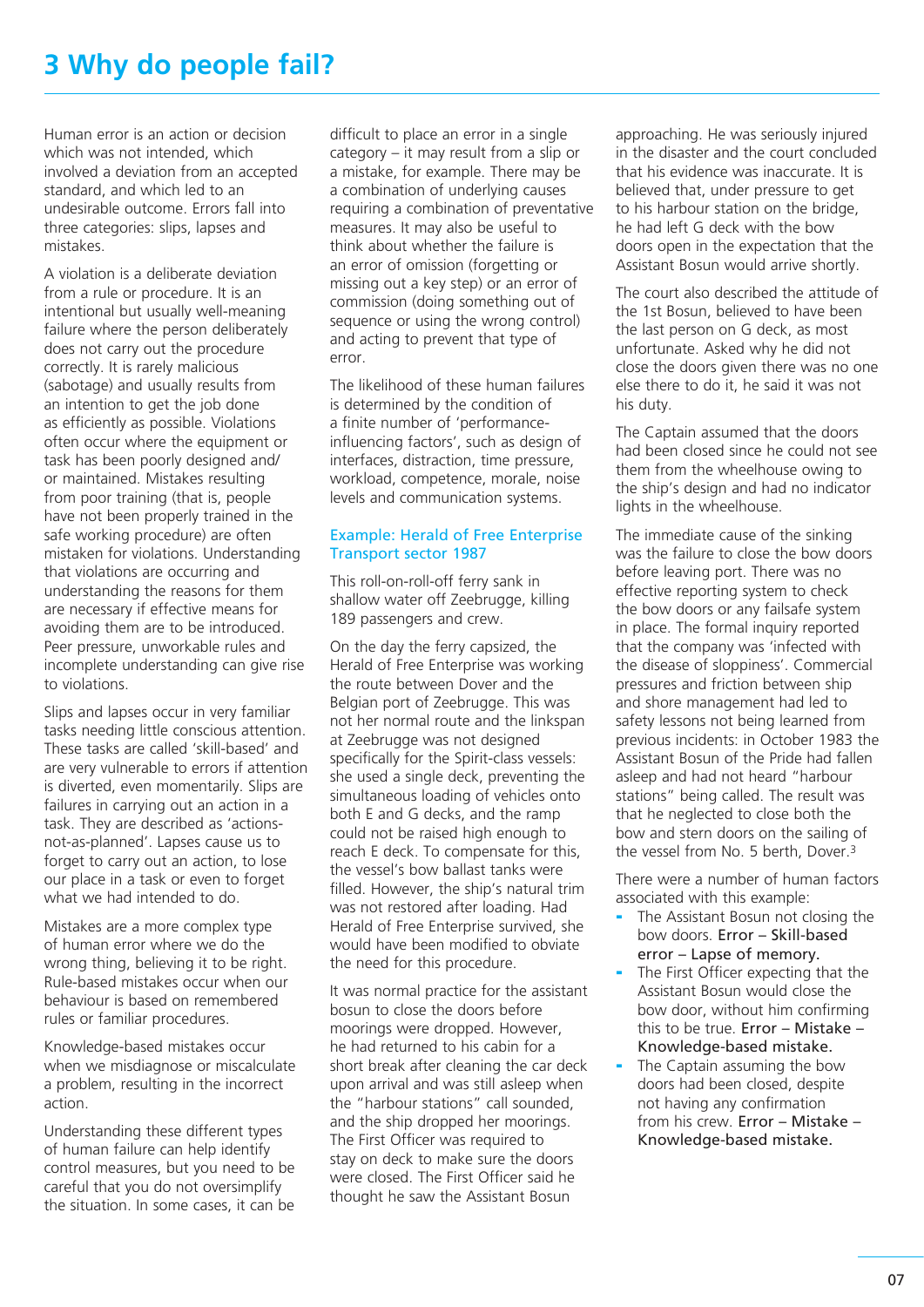Behavioural safety approaches were first developed and applied in the US in the 1970s. Komaki *et al*4 provided one of the early studies of the application of behavioural approaches to improve occupational safety in the food manufacturing industry. Their study demonstrated that defining safe working practices through behaviour and then reinforcing them positively offered a way of promoting safe behaviour at work.

Krause and Hidley5 combined the work of Komaki et al with lessons from the quality management field and recognised training, the use of process indicators, feedback and

employee participation as key factors for providing a sustainable continuous improvement process.

Krause *et al*6 found that immediate peer- to-peer verbal feedback was the most effective way of achieving behavioural change in an industrial

setting. After this, Krause carried out several behaviour- based safety interventions in chemical companies that were proponents of total quality management. Sulzer-Azaroff7

also showed that in order to change behaviour successfully, you need to understand the factors that give rise to and support safe and unsafe behaviours.

From the 1980s, safety initiatives based on the observation of safe and unsafe acts or behaviours were implemented in Europe. Several studies have been conducted in different UK industrial sectors, for example, in construction, 8,9 manufacturing,10 nuclear energy11 and research.12 In addition, the Health and Safety Executive (HSE)13 has provided case study examples.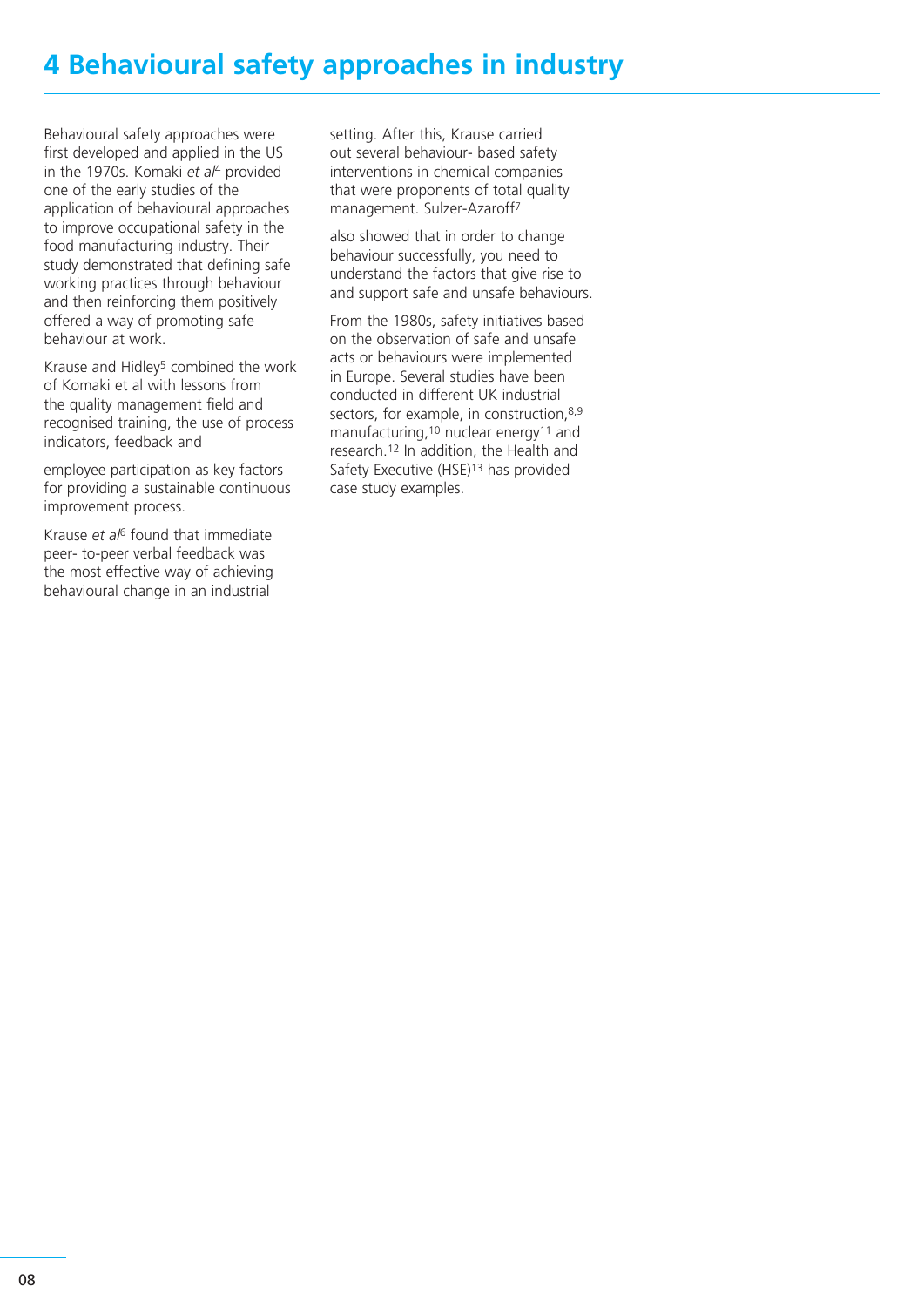# **5 How does behavioural safety work?**

It's possible to recognise a number of common features across the various systems.

- Leading from the top. Top management needs to 'buy into' the programme to ensure commitment and resources for the organisation
- Significant workforce participation. Full engagement of the workforce in the programme is an essential part of behavioural safety. Without this engagement, it's difficult to make improvements.
- Targeting specific unsafe behaviours. The programme focuses on the small number of unsafe behaviours that are responsible for a large proportion of an organisation's accidents or incidents. These can be identified by systematically examining the organisation's accident and incident records. Getting employees and management working together to understand the reasons for unsafe behaviours and to identify and agree targets for change helps to promote ownership and agree common behavioural measures.
- Observational data collection. Trained observers regularly monitor their colleagues' safety behaviour against agreed measures. Making an observation is like taking a photograph – it provides a snapshot of a moment in time. The greater the number of observations, the more reliable the data become, as the employees' true behavioural pattern can be established. It's important to understand the context of the observation data, including the number of observations and the number of people observed. Additionally, more frequent observations increase the probability that the level of safe behaviour will improve, as people tend to alter their behaviour if they know someone is watching. A variable feature is who carries out the observations and how often – generally, if everyone participates in observations, it promotes a collective sense of ownership of the process.
- Data-driven decision-making processes. The data from the observation process allow you to measure safety performance. You can then examine trends in these data to identify the key operational areas that need improvement. It's then possible to reinforce employees' safe behaviour positively, while taking steps to correct unsafe behaviours.
- Organised improvement intervention. The planned intervention often begins with briefing sessions in the work areas and departments that will be involved. Then volunteer groups, such as a steering committee and observers, are brought together. They then receive training in observation and feedback techniques. The project team oversees the developmentof the process in the organisation, from the initial analysis of accident and incident data through to monitoring performance, setting goals and reviewing progress.

# **Business Benefits**

Partly through introducing a behavioural safety programme, one company achieved 285 days without a "lost-time injury", a huge milestone in their safety performance. They have also saw a significant increase in near-miss reporting on site.

(Source: HSE. Case Studies 2007 www.hse.gov.uk/involvement/ casestudies/springfield.htm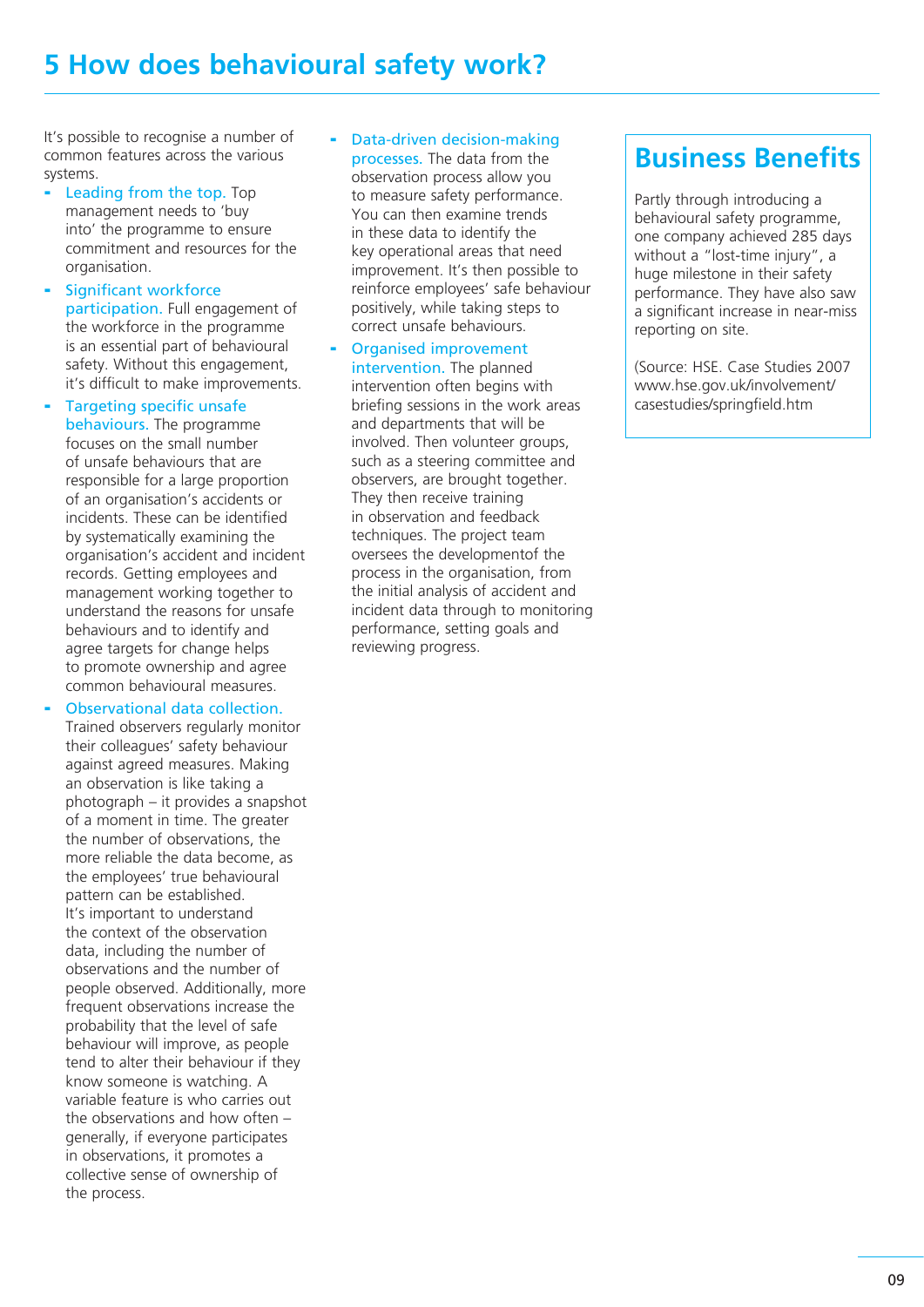# **5 How does behavioural safety work?**

- Regular, focused feedback on continuing performance. Feedback is the key ingredient of any type of improvement initiative. In behavioural safety systems, feedback usually takes three forms: verbal feedback to people at the time of observation; visual feedback on charts displayed in the workplace; and weekly or monthly briefings where detailed observational data are provided about specific employee behaviours. In combination, these forms of feedback provide a basis for targeting focused improvements.
- A requirement for visible continuing support from managers. It's vital that managers show visible

leadership and commitment to the process. They can demonstrate this by: allowing the observers enough time to make their observations giving praise and recognition to staff who work safely encouraging employees to report health and safety concerns providing the resources and help needed for improvements promoting the initiative whenever and wherever they can.

Figure 3 outlines the key stages in setting up a behavioural safety programme.

# **Business Benefits**

One company implemented BSAFE – a proprietary behavioural-based safety system. They achieved a £250,000 per year saving in steam leaks through identifying and making repairs and BSAFE contributed to a 32% reduction in their insurance premiums.

(Source: HSE. Case Studies 2003 www.hse.gov.uk/business/ casestudy/huntsman.htm

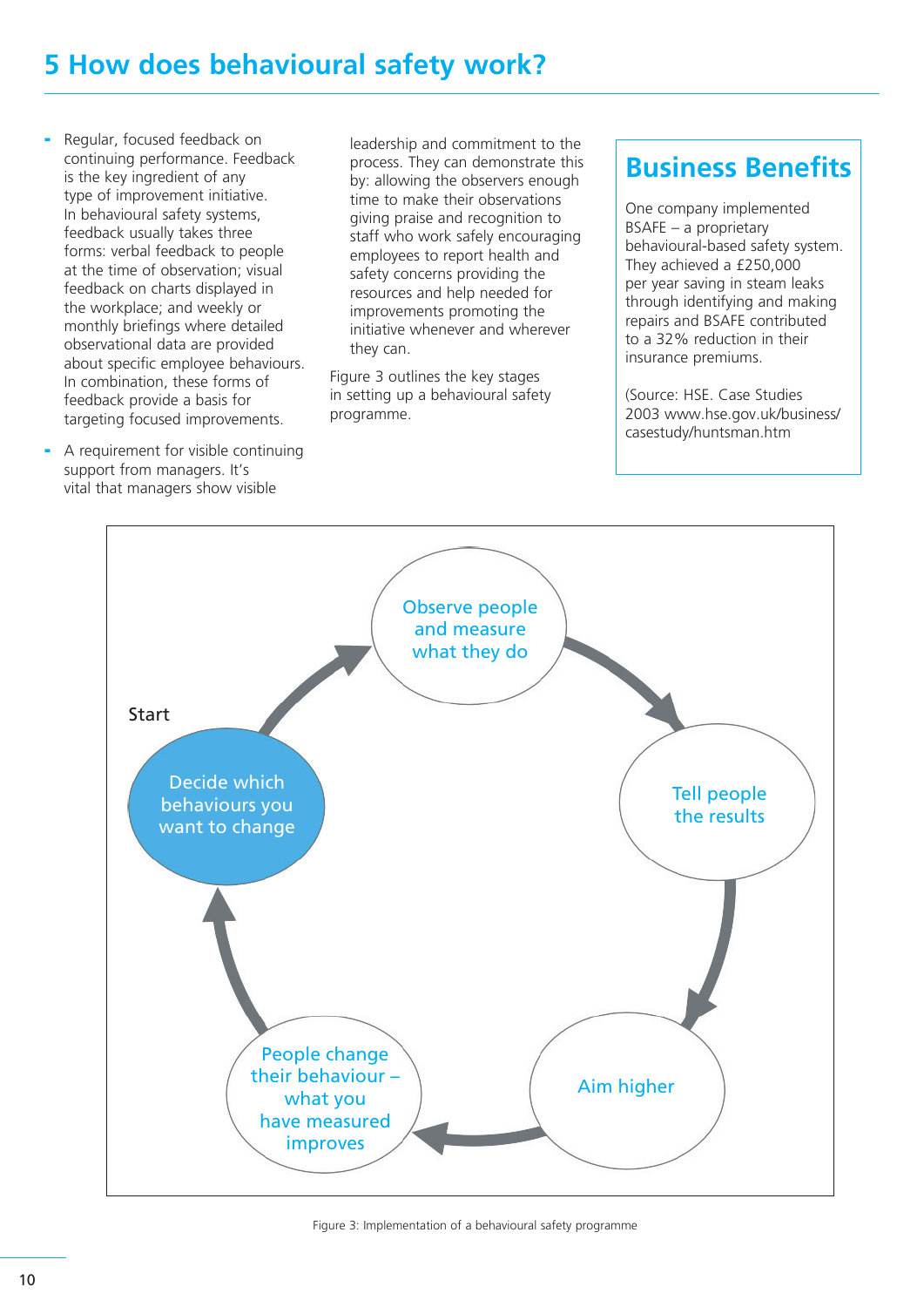# **6 Making the choice – is behavioural safety the right tool?**

Below are some key questions that you need to consider before going ahead with a behavioural programme. If you answer "yes" to these, it suggests that your organisation may be ready for a behavioural safety intervention.

- Is a significant number of accidents or incidents caused by the behaviour of front-line employees?
- Do most employees and managers want to reduce the current accident rate?
- Will managers be comfortable if employees become more involved in health and safety?
- Do managers and employees trust each other?
- Do managers accept their role in health and safety management?
- Does the organisation have enough resources for the process (eg, time for training and observations)?
- Is the physical environment in the workplace well controlled?

Behavioural safety programmes have made a substantial contribution to improving health and safety performance in several industrial sectors. But there can be problems with introducing them, such as the following.14

- Workforce concerns, including: issues about 'spying' on co-workers seeing the programme as another initiative that won't last worries that workers will be blamed for accidents disagreements over safe practices.
- Management issues, including: not enough management support for the approach expectations of a 'quick fix', leading to a loss of commitment when improvements come more slowly organisational changes that may lead to low morale and loss of key players autocratic management style inconsistent behaviour of managers when enforcing agreed safety behaviours and rules.
- Questions of programme suitability, including: using an 'off the shelf' solution that may not suit the culture of the organisation inappropriate training materials not involving all supervisors in the process, leading some to abandon their responsibility for safety using the programme to address unrelated issues conflicts with payment and reward schemes.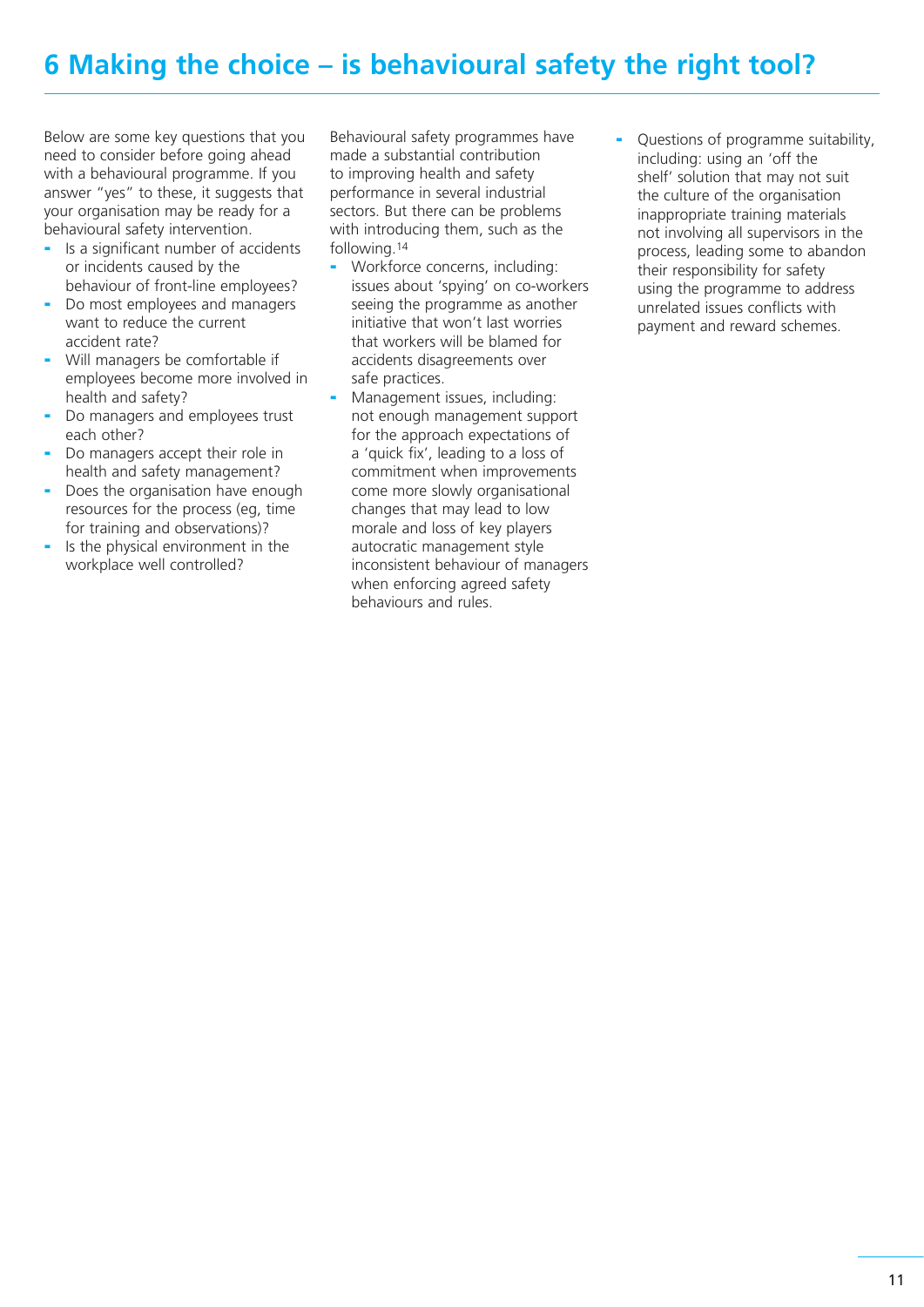# **7 Opting for a behavioural safety programme – what next?**

Check that employees have an appropriate level of knowledge and skills for their jobs – are they competent?

Bring together a small group of people, including managers, supervisors and workers, to:

- discuss how behaviour influences the organisation's health and safety performance
- find out how much support there is for a behavioural safety programme
- identify activities or tasks with 'at-risk' behaviours
- develop ways of measuring safetycritical behaviours
- recruit and train observers
- establish baselines
- set realistic but challenging targets for improvement
- carry out observations, give feedback on the results to employees as appropriate and review
- make sure staff stay involved in the programme by giving constructive feedback on undesirable behaviour and praise for desirable behaviour
- use the data you gather from the process to improve performance further.

The case study on pages 15–16 gives a practical example of how to implement a behavioural safety programme.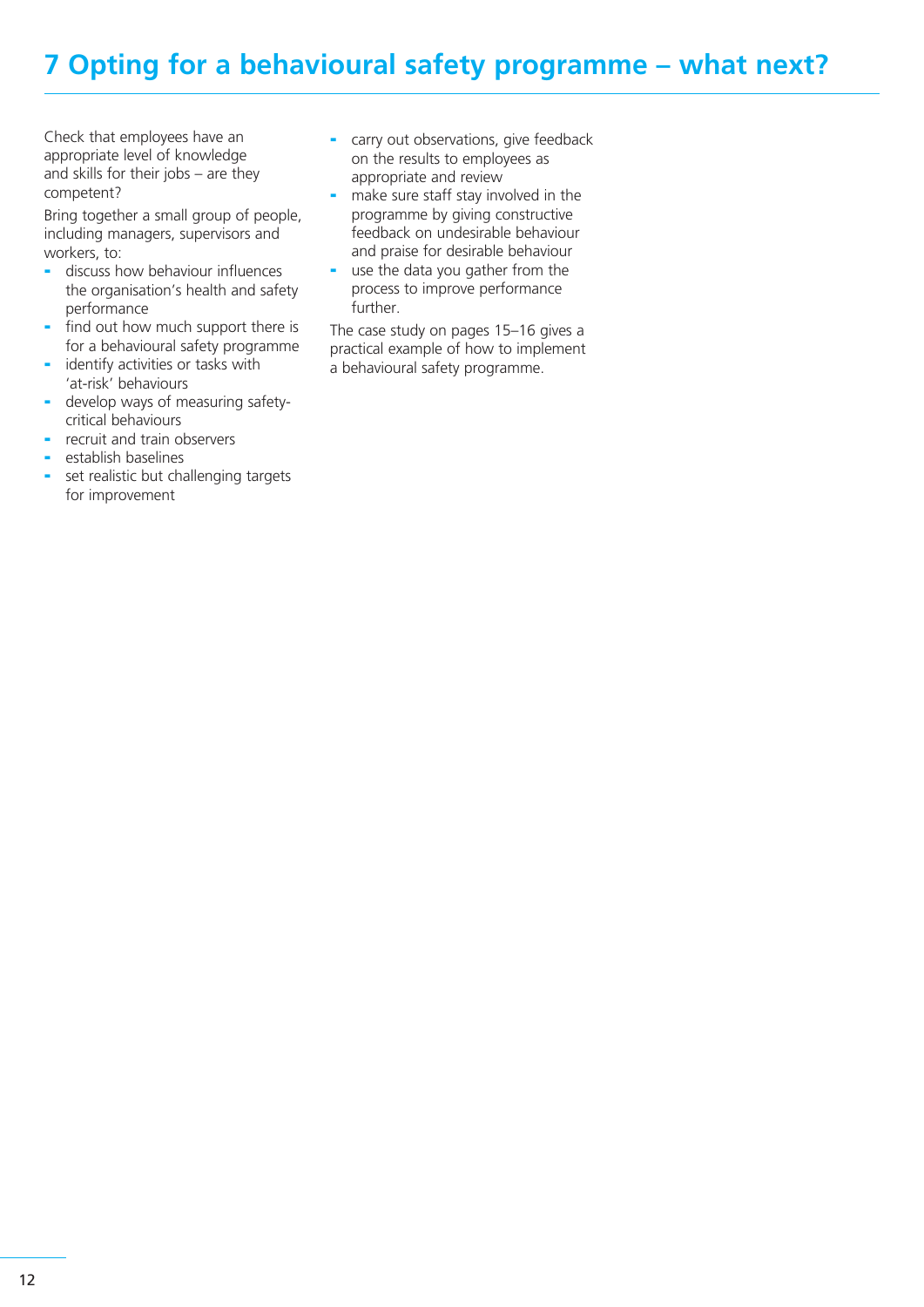# **Case study Using a behavioural approach to improve safety in aircraft manoeuvring areas (apron)**

The study was carried out in aircraft manoeuvring areas of a major UK airport for a US-based international airline, with approximately 400 employees including support staff.

## Procedure

### Management briefing

During the planning stages, line managers and HR staff received a briefing to explain the philosophy behind the behavioural approach, outlining their role and why their commitment is important.

## Developing measures of safety performance

The company identified safety-critical behaviours from accident records and interviews with key people. It developed measures for critical behaviours in three areas of concern: manual handling, vehicle operations and general ramp safety.

### Training the observers and observing safety performance

Initially 35 observers were trained to observe and measure their colleagues' safety performance and provide verbal feedback. They represented both managers and employees and were drawn from all operations. The key reasons for choosing them were that they were respected by their peers, were committed to improving safety and had good communication skills. The observations took around 20 minutes and took place at different times to make sure that they reflected a true picture of safety performance.

### Determining a baseline

Straight after the observers were trained, they collected data for four days. In total, 60 snapshots of safety performance provided a baseline figure for each of the three areas of concern. The company then set targets for improvement on the basis of these figures.

Establishing improvement goals at the end of the baseline period, all observers and representatives from senior management attended a goalsetting meeting. Here they decided goals that were challenging but achievable for improvements in safety performance across the three measured categories. They also discussed any barriers to improvement identified during the baseline observations.

### Feedback and follow-up

Following the goal setting, the observers posted feedback charts around the apron and gave short PowerPoint presentations in staff rooms throughout the day and through the internal computer network.

On average, they carried out 110 observations each month. They displayed the results of the observations every week and included information on the issues that had improved the most and those that had the worst scores.

More observers were trained to provide extra cover during busy periods and holidays, to replace observers who had left the programme and, more importantly, to cascade the programme throughout the apron operation.

### Results

During the first 19 months, the proportion of behaviour observed as safe increased from an average of 70 per cent to 79 per cent (see Figure 4). Over the next five years, the programme evolved to address other safety issues and received two ground handling awards. The company's insurers have also recognised the programme's importance through reduced employers' liability premiums.

## **Conclusion**

This study shows that applying a behavioural approach to safety is effective for ramp operations. Despite recent economic trouble in the sector, the scheme had positive effects on safe behaviour, work methods, communication and industrial relations, as well as reducing the occurrence of accidents and related costs.

*Source: United Airlines and Heathrow behavioural case study 2005 Robin Phillips CFIOSH (personal communication)*



Figure 4: Percentage improvement across the three intervention categories in the case study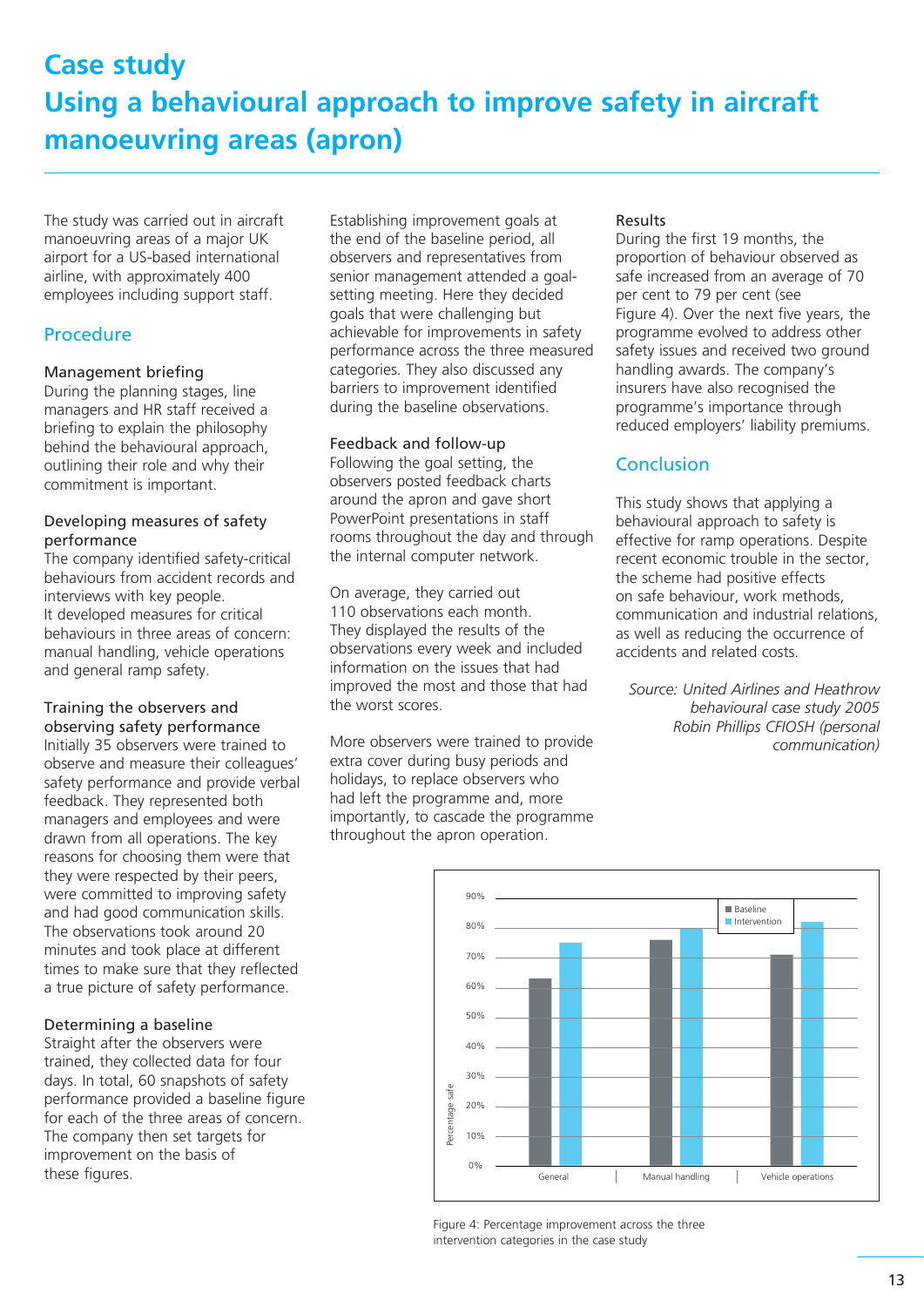## **References**

- 1 Health and Safety Executive. Reducing error and influencing behaviour (HSG48). HSE Books, 2003.
- 2 Fleming M. Safety culture maturity model (OTR 2009/049). HSE Books, 2001.
- 3 Formal Investigation Report: Herald of Free Enterprise
- 4 Komaki J, Barwick K D and Scott L R. A behavioural approach to occupational safety: pinpointing and reinforcing safe performance in a food manufacturing plant. Journal of Applied Psychology 1978; 63 (4): 434–445.
- 5 Krause T R and Hidley J H. Behaviorally based safety management: parallels with the quality improvement process. Professional Safety 1989; 34 (10): 20–25.
- 6 Krause T R, Hidley J H and Hodson S J. The behaviour-based safety process: managing involvement for an injury-free culture. Van Nostrand Reinhold, 1990.
- 7 Sulzer-Azaroff B. The modification of occupational safety behaviour. Journal of Occupational Accidents 1987; 9: 177–197.
- 8 Duff A R, Robertson I T, Cooper M D and Phillips R A. Improving safety on construction sites by changing personnel behaviour (HMSO Report Series CRR51/93). HMSO, 1993.
- 9 Robertson, I T, Duff A R, Marsh T W, Phillips R A, Weyman A K and Cooper M D. Improving safety on construction sites by changing personnel behaviour: phase two. HSE Books, 1999.
- 10 Cooper M D, Phillips R A, Sutherland V J and Makin P J. Reducing accidents using goalsetting and feedback: a field study. Journal of Occupational and Organizational Psychology 1994; 67: 219–240.
- 11 Finlayson L, Fishwick T and Morton
- A. Reducing accident rates the behavioural approach. IChemE Loss Prevention Bulletin August 1996: 130; 3–6.
- 12 Vassie, L. A proactive teambased approach to continuous improvement in health and safety management. Employee Relations 1998; 20 (6): 577–593
- 13 Health and Safety Executive. The business benefits of health and safety case studies, 2005. www.hse. gov.uk/resources/ casestudies.htm www.hse.gov.uk/business/ businessbenefits.htm.
- 14 Keil Centre. Behaviour modification to improve safety: literature review (OTR 2000/003). HSE Books, 2000.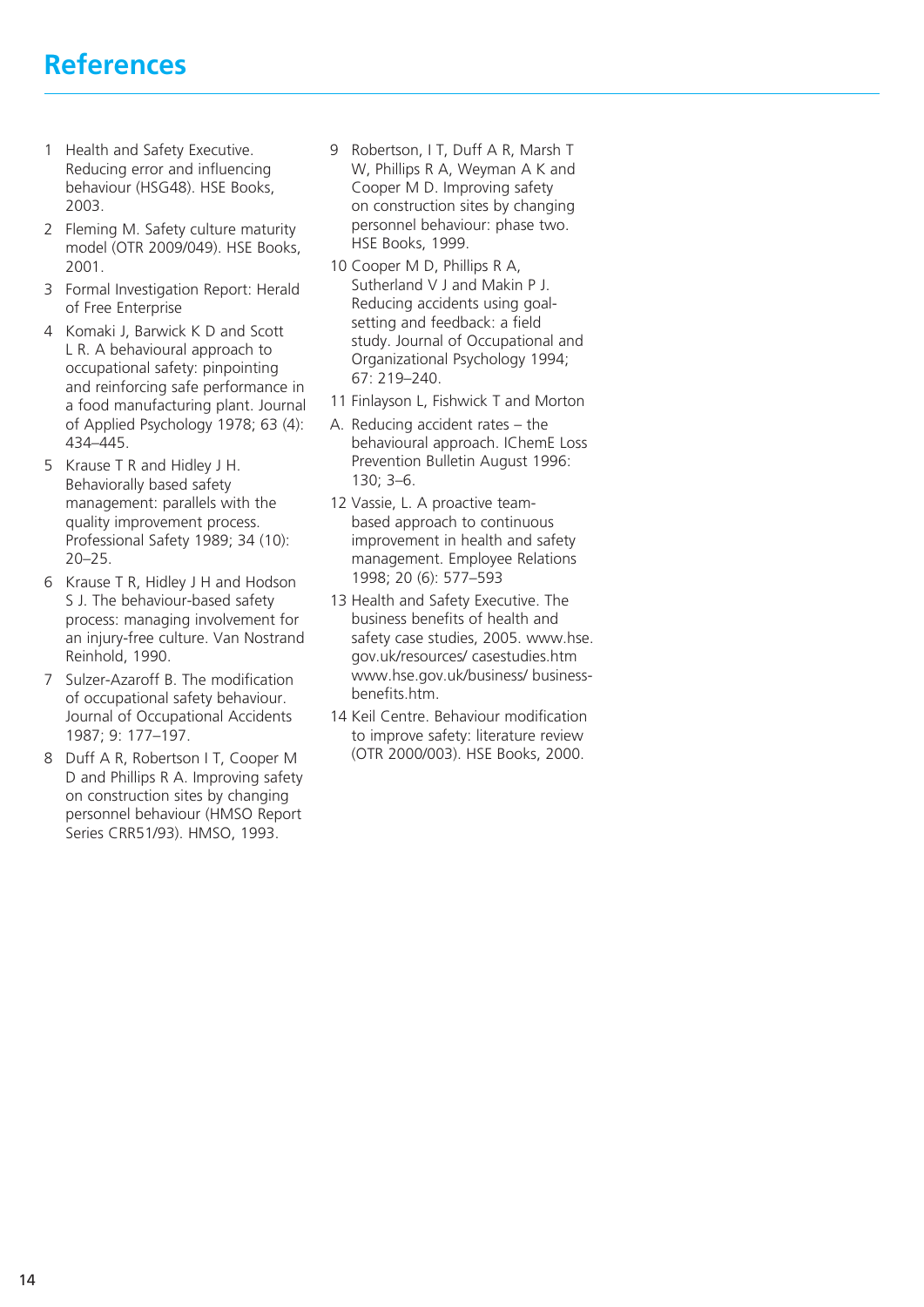# **More information and resources**

- Behavioural-Safety.com, 2005. www.behavioural-safety.com.
- Fleming M and Lardner R. Strategies to promote safe behaviour as part of a health and safety management system (CRR 430/2002). HSE Books, 2002.
- Hopkins A. What are we to make of safe behaviour programs? Safety Science 2006; 44: 583–597.
- IOSH. Promoting a positive culture: a guide to health and safety culture. IOSH, 2012. www.iosh.co.uk/ positiveculture.
- Krause T R. Employee-driven systems for safe behaviour – integrating behavioural and statistical techniques. Van Nostrand Reinhold, 1995.
- Krause T R. The behaviourbased safety process: managing involvement for an injury-free culture. Van Nostrand Reinhold, 1996.
- Lunt J, Bates S, Bennett V, Hopkinson J. Behaviour change and worker engagement practices within the construction sector (RR 660). HSE Books, 2008.
- Ward J, Haslam C, Haslam R. The impact of health and safety management on organisations and their staff. IOSH, 2008.

DVDs on promoting safe behaviour in the workplace are available from:

- Out-Takes info@outtakes.co.uk t + 44 (0)20 8289 2466 www.outtakes.co.uk
- Human Focus International info@ humanfocus.co.uk t +44 (0)1737 246331 http://safetyonlinecourse.co.uk.